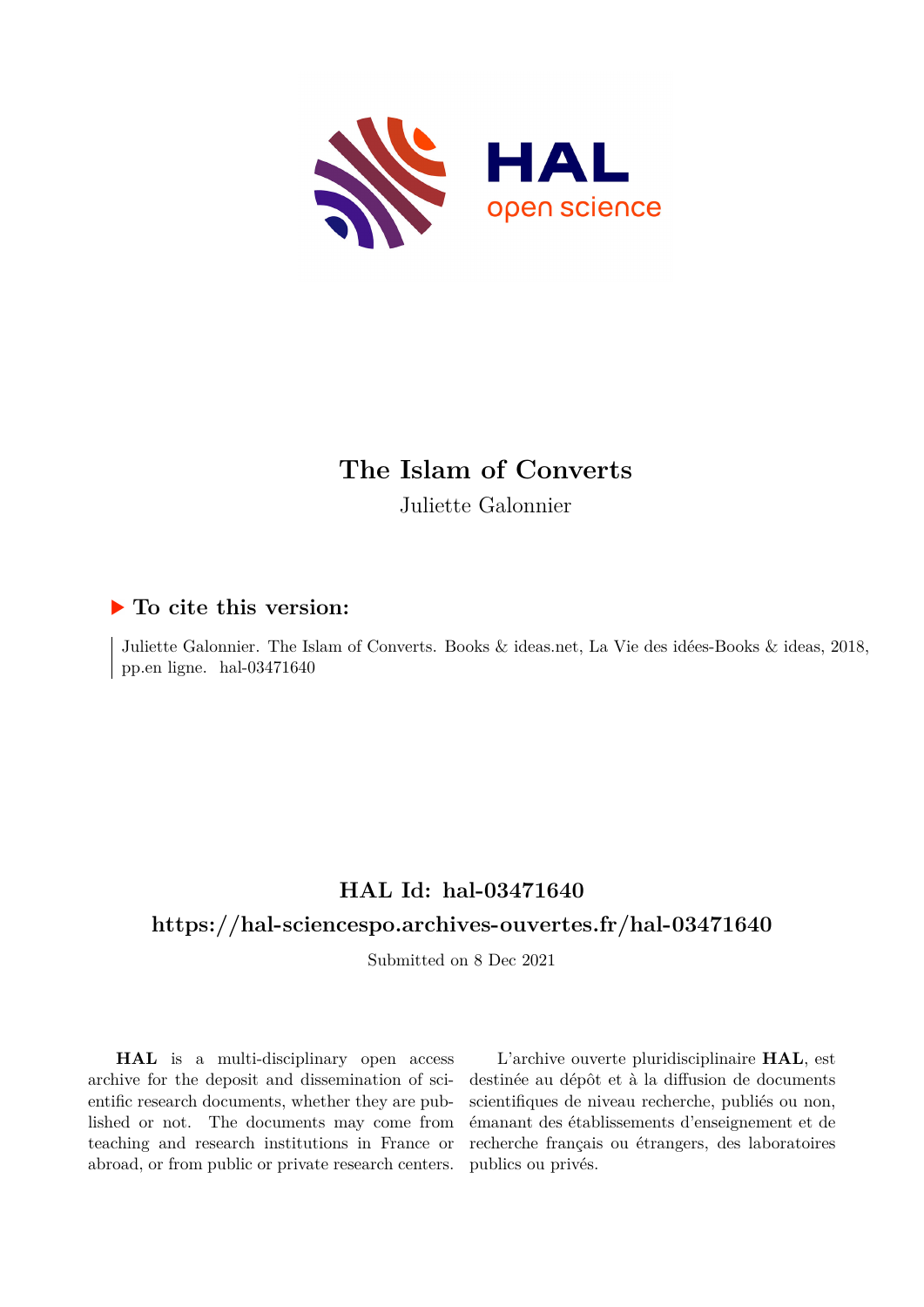

# The Islam of Converts

*by Juliette Galonnier*

**The religious convert is a figure of fear and fascination today. Looking beyond clichés, Juliette Galonnier's investigation in France and the United States shows the daily struggles facing converts who, in the absence of established social frameworks, often experience their religion in great solitude – while at the same time trying to reinvent it.**

## **Fear of converts**

Over the last two decades, the troubling and suspicious figure of the 'convert to Islam' has seen a spectacular rise. It made its appearance on our screens and bedside tables against a backdrop of terrorist threats and has become a key feature of contemporary popular culture, as all aficionados of television series can confirm. From *Sleeper Cell* (2005) to *Homeland* (2011) or the fourth season of *House of Cards* (2016), several convert characters – 'radicalised' and capable of the most heinous crimes in the name of their new religion – spice up storylines with betrayal, concealment, and manipulation. The same can be seen in the music industry, as evidenced by American folk singer Steve Earle's track 'John Walker Blues' (2002), devoted to John Walker Lindh, a Muslim convert and fighter in Afghanistan, tracing the tragic and poetic life of the man known as the 'American Taliban'. The literary scene has also drawn on the dramatic potential of converts' lives. Michel Houellebecq's *Soumission* (2015) tells the tale of a disillusioned academic, a passive onlooker to the progressive islamisation of French institutions, who converts out of spite and for lack of a better option. Sebastian Rotella's *Le chant du converti* (2012) is more abrupt and presents a Muslim gangster named Raymond, newly converted and planning terrorist attacks. Finally, in *Fatigue du sens* (2011, p. 115) Richard Millet describes a young female convert seen in the underground in the following terms: 'Her pale face rigidly wrapped in a white *hijab*, her hands slender, her eyes full of the suppressed fury characteristic of European women converted to Islam, as well as the sweetly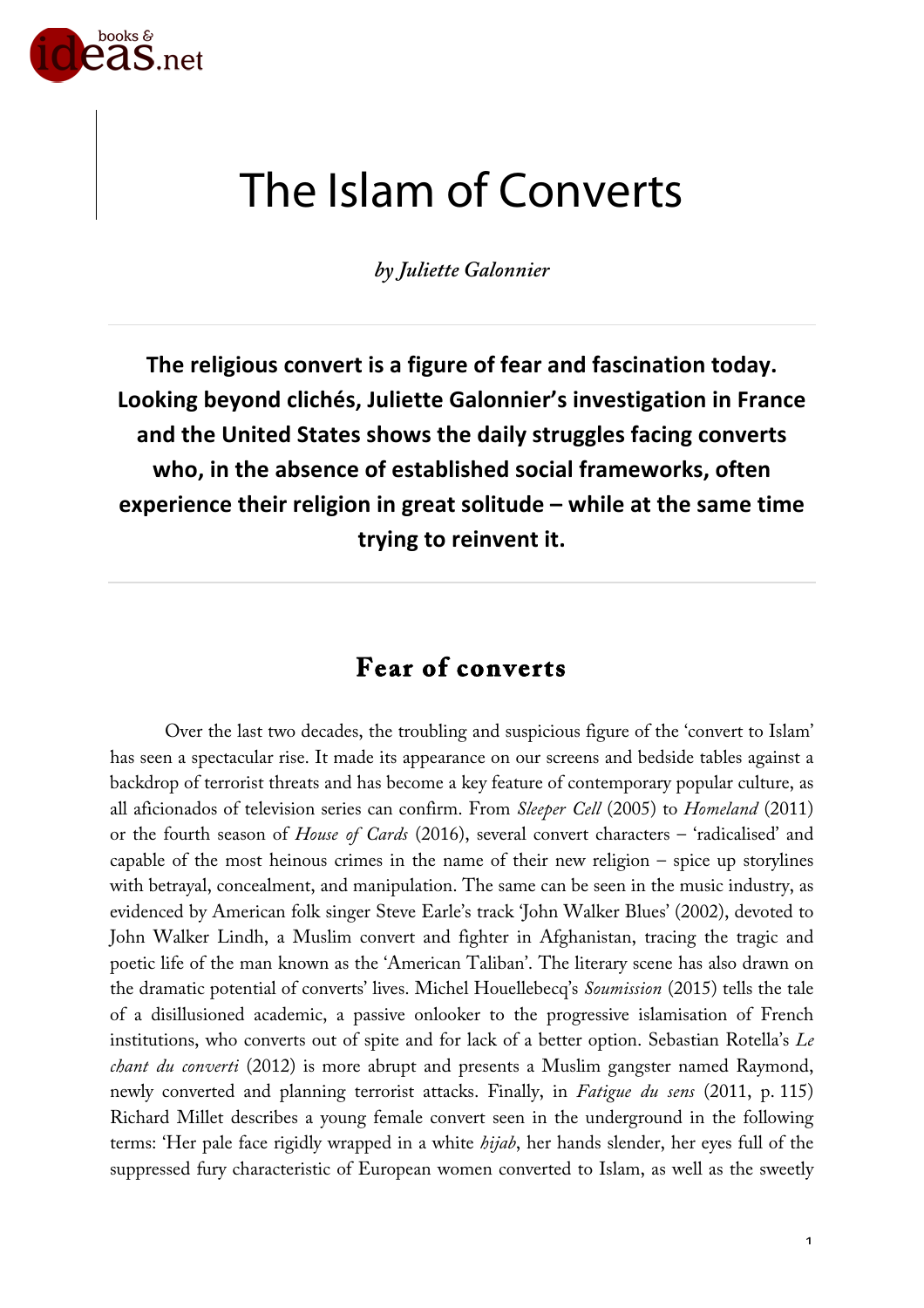smiling resignation of a martyr in the making' (quoted in Liogier, 2012, p. 110). The caricature of the convert, preferably pale with blue eyes for optimum effect, combines several moral fears of our time: terrorism, religious extremism, indoctrination, and the 'great replacement'.

Of course, this obsession with converts is not new. Other eras had their own versions of it. To give just one example, huge collective emotion swept across Europe in the sixteenth and seventeenth centuries when hundreds of thousands of Europeans converted to Islam in Morocco and the Ottoman regencies of Algiers, Tunis, and Tripoli in the context of piracy and maritime wars in the Mediterranean (Bennassar & Bennassar, 1989). The European pirates and sailors who became Muslims on the North African coasts sometimes did so under duress  $-$  to escape the slavery to which they were reduced after capture  $-$  and sometimes freely, to marry, enjoy the possibilities of social mobility afforded by southern Mediterranean societies at the time, or to satisfy a new desire for spirituality. Over the waters, the Inquisition stepped up its efforts to track down these apostates accused of having 'donned the turban', 'turned Turk', or 'become Moors'. The troubling figure of the 'renegade' emerged on the cultural scene. It was taken up by the theatre, in particular, appearing in several plays such as Philip Massinger's *The Renegado* (1623) or Robert Daborne's *A Christian Turn'd Turk* (1612) telling the tale of English pirate Jack Ward, who later became Yusuf Rais (1553-1622) and whose many exactions scandalised and thrilled European audiences in equal part.

In contemporary society, the intertwining of converts with collective fears reflect their increasing involvement in violent transnational movements claiming to represent a radical interpretation of Islam, such as Al-Qaeda from the 1990s onwards and Daesh from the 2010s onwards. Daesh's spokesmen have become masters in the art of Hollywood film production and have contributed to producing the stereotypical image of the 'convert'. The turbanwearing sea-faring adventurers of yesteryear have been replaced by blue-eyed men in balaclavas brandishing Kalashnikovs and determined women hidden behind dark *niqabs* that also bring out their blue eyes. Beyond the question of media strategies, the fraction of converts in these organisations is, indeed, disproportionately higher than the percentage of converts in the Muslim population as a whole. This disparity can be explained by the transreligious appeal of the radical ideology offered by these movements, capable of mobilising individuals from a relatively broad range of backgrounds, including non-Muslim, and by the greater vulnerability of certain converts to this kind of discourse, particularly when driven by the zeal of the novice while at the same time being isolated and poorly integrated in conventional Muslim networks.

Nevertheless, it is important to underscore that this is a minor phenomenon: the total number of converts in France is believed to be around 100 000 (700 000 in the United States) and only a few hundred are involved in violent activism, amounting to under 1%. The violent path trodden by an active minority of converts must therefore not overshadow the more banal and everyday experiences of the silent majority who will be the focus of this essay. Far from any media frenzy, although it often affects them, men and women choose to embrace Islam,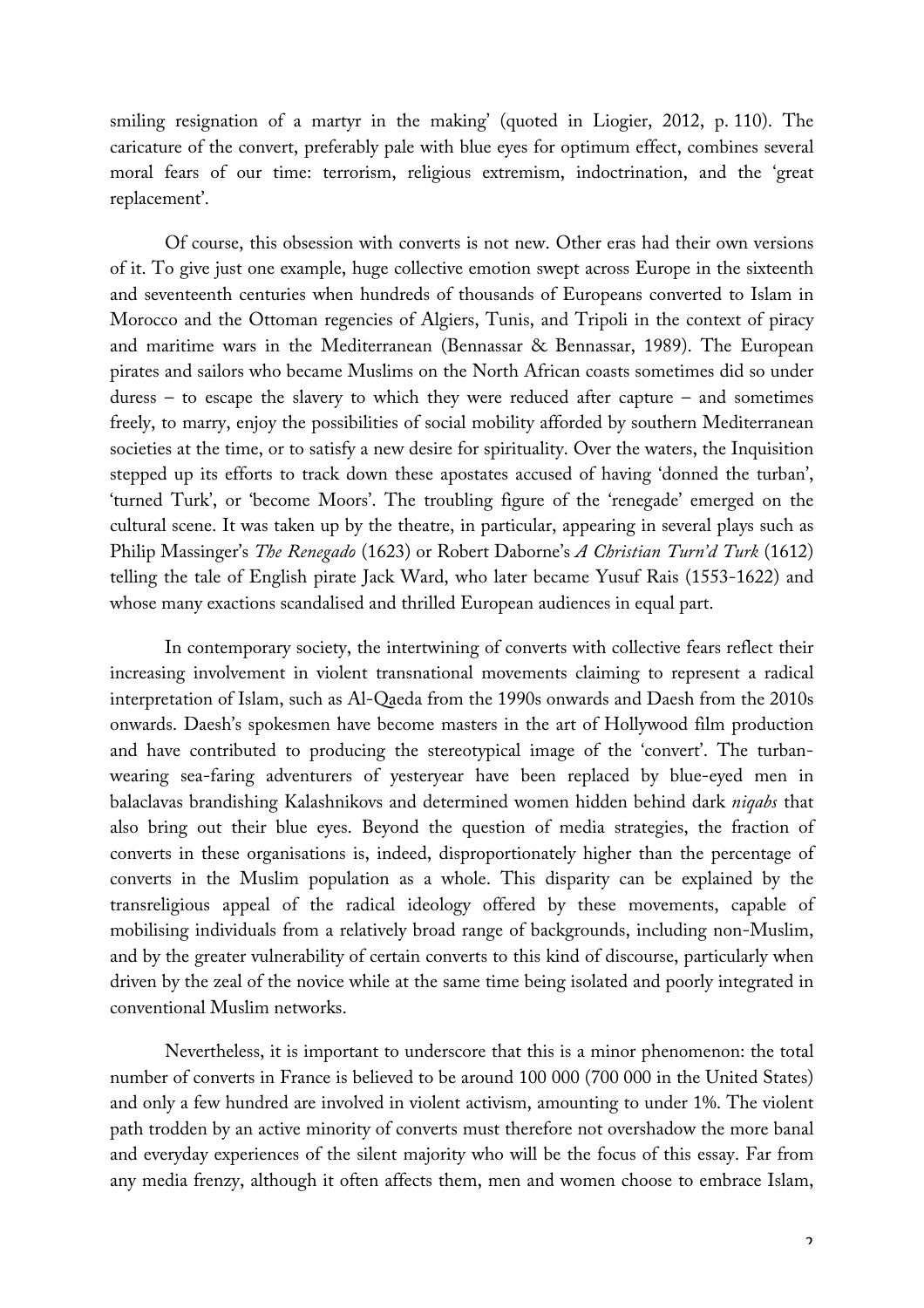giving it a range of meanings and practising it in a variety of ways. On a daily basis, these new Muslims have to deal with incorporating new beliefs and practices, frequent incomprehension from friends and family, being viewed with hostility, and entering a new community of believers with its own divides. I have already discussed elsewhere<sup>1</sup> the discrimination converts face when they display visible signs of religious affiliation to Islam; here I will focus on their influence on contemporary redefinitions of Islam. The increasing influx of converts in the Muslim population (according to the French Central Bureau of Cults, there are 4 000 conversions to Islam per year<sup>2</sup>) reconfigures the relationship to religion in ways that, while not as spectacular as dominant representations would sometimes have it, are nevertheless profound and significant. This article is based on 82 biographical interviews conducted with male and female converts to Islam in France and the United States, as well as on ethnographic observations carried out in converts' associations in both countries. In order to preserve anonymity, all names have been changed.

#### **Converts' associations**

A wide range of motives and events can trigger conversion: a spiritual quest, a mystical revelation, political reflection, travel to a Muslim country, networks of friends, marriage, etc. However, converts often share similar difficulties afterwards, with isolation one of the main problems. The in-between position created by any change of status, religion, or identity can cause difficulties and discomfort. Converts are often confronted with incomprehension, or even indignation, from friends and family. The enthusiasm they express for their new religion stands in stark contrast with their loved ones' representations of it, leading to conversations of the deaf: they are often accused of having terrorist leanings, being brainwashed, being prudish, being misogynist, or betraying their nation, and can be mocked and stigmatised. When they aren't outright rejected, they are, at the very least, often forced to practise their religion alone. They pray in isolation, sometimes even in hiding to avoid conflict. Meals, at the heart of family life, become a source of tension as shared food decreases. The people close to them suddenly become very distant (Puzenat, 2015, p. 145). In parallel, converts also struggle to become integrated in the Muslim community: as novices, it is hard to join preexisting family or friendship groups. Some feel they are judged for practising their religion imperfectly. Visits to the mosque can be a failure: the new converts are often shy, awkward, and unaware of dress codes or etiquette. This therefore leads to more or less embarrassing blunders, which are pointed out to them more or less tactfully and exacerbate the feeling that they are out of place. Increasingly out of kilter with their family environment, but not yet

 $\overline{a}$ 

<sup>&</sup>lt;sup>1</sup> Juliette Galonnier, 'The racialization of Muslims in France and the United States: Some insights from white converts to Islam', *Social Compass*, vol. 62, n°4 (2015): 570-583.

<sup>&</sup>lt;sup>2</sup> This figure should, however, be treated with caution insofar as a) mosques do not systematically record conversations, some of which occur independently, and b) many people join Islam and then leave again – religious change is part of complicated diachronic processes for which precise figures are difficult to produce.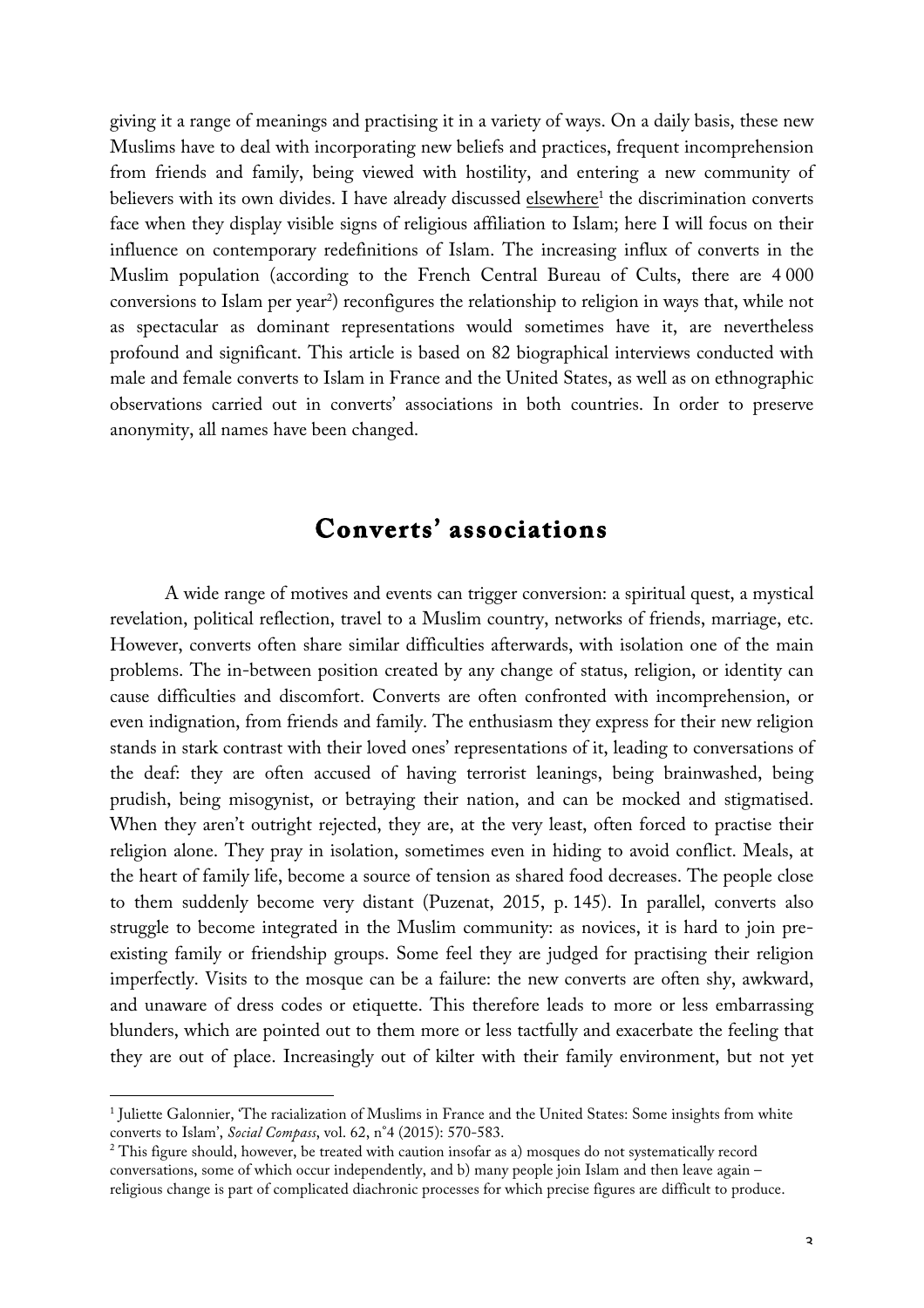properly integrated in the Muslim community, these converts find themselves in an uncomfortable in-between position. This double marginalisation poses a threat to their religious affirmation and, sometimes, leads them to practise their religion in rigid and ostentatious ways as if to confirm their religious change once and for all – a stance that has ironically been labelled 'convertitis' or the illness of the convert and that can lead to selfdramatization.

The response to this situation has come from organisations. In France and the United States, many mosques and Islamic centres offer courses for beginners aimed at providing converts with initial religious training. In parallel, converts' associations, which are independent from traditional Muslim bodies, have also emerged over the past decade. Created by long-standing converts and particularly present in the Anglo-American world, they go by names like 'New Muslims Association', 'Revert Muslims Association', or 'Muslim Converts Association' and specialise in what they call 'convert care'. These sorts of associations also exist in France, although they are fewer in number. They provide support to recent converts through talks, mosque visits, individual or group tutorial sessions (how to announce conversion to one's family, how to find one's place in the community, etc.), and organise meetings and mediation with loved ones, etc. For these associations, converts are specific Muslims with specific problems and their experiences are not the same as those of Muslims born and socialised in traditionally Muslim families. They require individualised 'tailor-made' support to take in hand their religious practice and overcome their isolation.

Converts find themselves particularly alone during the month of Ramadan, devoted, among other things, to sharing and to strengthening community ties. Converts are often alone when it comes to preparing and eating their *suhoor* (the meal eaten at dawn before the day of fasting) and *iftar* (the meal breaking the fast in the evening). Mary, a 30-year-old project manager from Saint-Louis, explained jokingly that she often broke the fast in her flat with 'chocolate cake, while playing with [her] cat or watching Seinfeld'. This rather touching isolation, whereas Ramadan meals are usually celebrated festively in Muslim families, can be a real source of despair. Aware of the problem, converts associations have set up a range of activities to create bonds during Ramadan. In France, converts can sign up online to find companions with whom to break the fast and attend the *taraweeh* night prayers at the mosque. In the United States, the association I observed put in place a system of '*iftar* ambassadors' through which families welcomed converts in their homes to break the fast. It also set up a programme of '*suhoor* buddies' who phone one another before sunrise to mutually encourage each other to get up, as well as a '*suhoor* chat' on Facebook, where converts, from as early as 3.30am, share their recipes online and post photos of the balanced meals that will get them through their long day of fasting.

These associations also take on a role of religious supervision, ensuring that the new converts, in their desire to learn, do not fall prey to 'convertitis' and do not subscribe to marginal or radical interpretations of Islam. The associations strongly discourage using 'Sheikh Google', i.e. learning about religion online by surfing on more or less reliable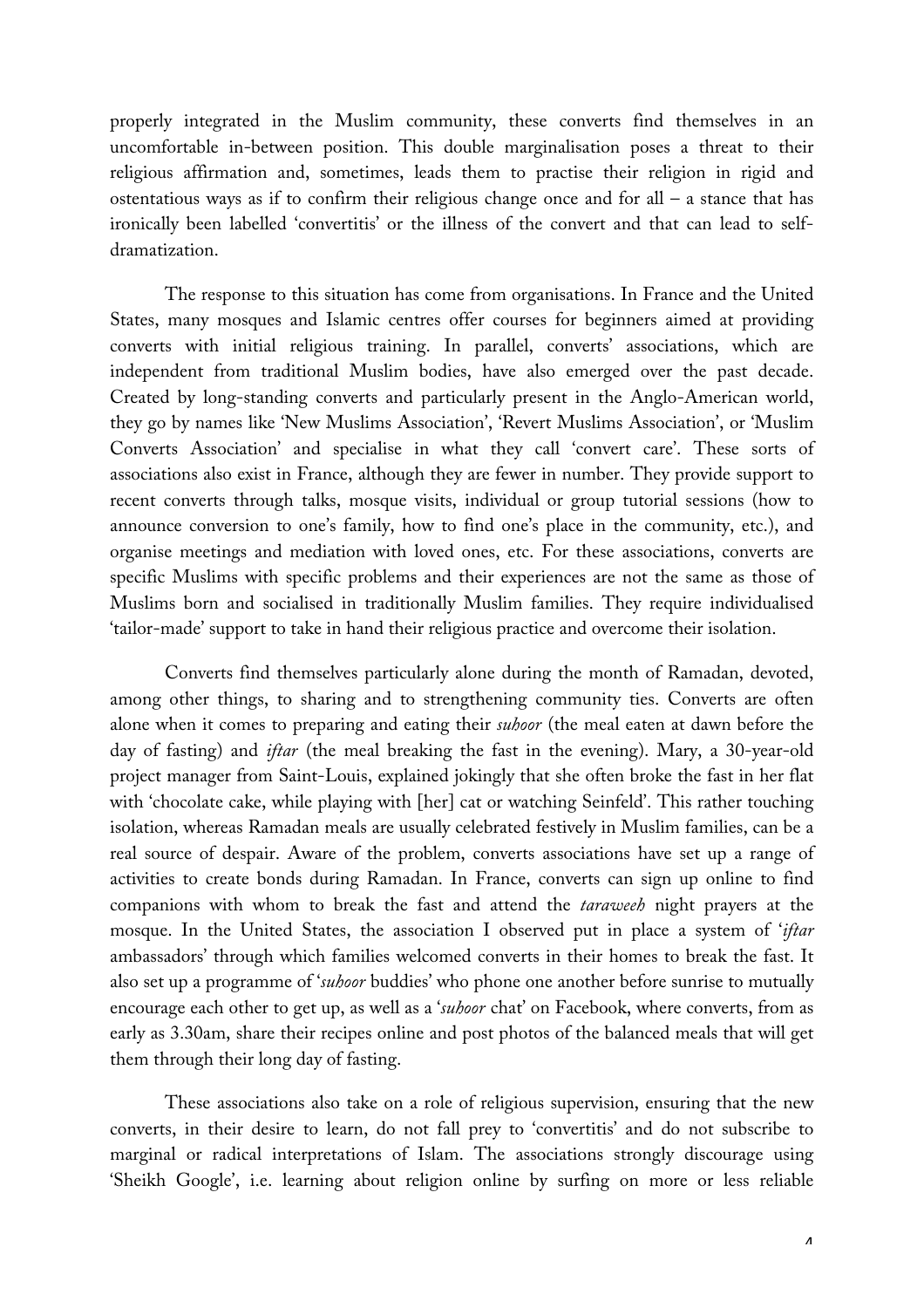websites. Instead, they give out precise reading lists promoting an Islam of the 'middle ground' from which converts should not stray.

The converts who turn to these associations are those who have not managed to find their place within the Muslim community. When asked about any difficulties she may have had after converting, Jenna, a 35-year-old lawyer from Chicago, explained: 'not really belonging anywhere. You don't belong to Christians anymore. And the born Muslims aren't really inclusive of the rest of us. That's why I got happily involved in a convert group because we are all on the same board'. Similarly, Cynthia, 30, who often attends the activities run by a converts' association in France explains: 'I feel very alone. That's why I come here, I need to stock up, to recharge my batteries, otherwise I can't do it, I get disheartened.' The idea that converts share specific problems – which Muslims 'by heritage' cannot understand – is at the heart of the mission taken on by converts' associations, which have progressively established their legitimacy within the broader landscape of Muslim associations.

## **The Islam of converts in all its diversity**

Despite their varied origins, social backgrounds, and ways of practising Islam, converts tend to share the same conclusion: 'Muslims aren't Islam'. At the French converts' association, members can endlessly be heard repeating 'live your Islam without Muslims'; 'I chose Islam, not Muslims' states another young female convert; and British singer Cat Stevens/Yusuf Islam has regularly declared 'Thank God I learned about Islam before I knew Muslims'. Present in almost every single interview I conducted, this statement shows that converts draw a clear boundary between Islam as a perfect and eternal belief and Muslims as necessarily fallible and imperfect. Implicitly, this distinction overlaps with another that converts make between the *religion* of Islam and the *culture* of most Muslims, whether North African, Middle Eastern, or South Asian (to just cite the main origins of Muslims living in France and the United States). This 'culture' is presented as something that weighs on the 'religion' itself, distorting and corrupting it. In response, converts make it their duty to reform their religion and free it from the cultural influences they deem harmful: they present themselves as responsible for redefining and reviving Islam. Chloé, a 21-year-old student from the Lille region, who has been a convert for a few years now, affirmed: 'there's hope brought by the new Muslims, because we arrive with the advantage of not having the weight of tradition that certain North-African families have, who mix culture and religion… So we arrive with a new perspective and with the advantage of a certain virginity'. As for Pablo, a 22-year-old student from Chicago, he believed that 'the converts in America are going to save Islam'.

Obviously, converts are not in any way a homogeneous group and this statement in itself covers a wide range of conceptions and interpretations. In both France and the United States, three broad lines of criticism of culture can be observed among converts,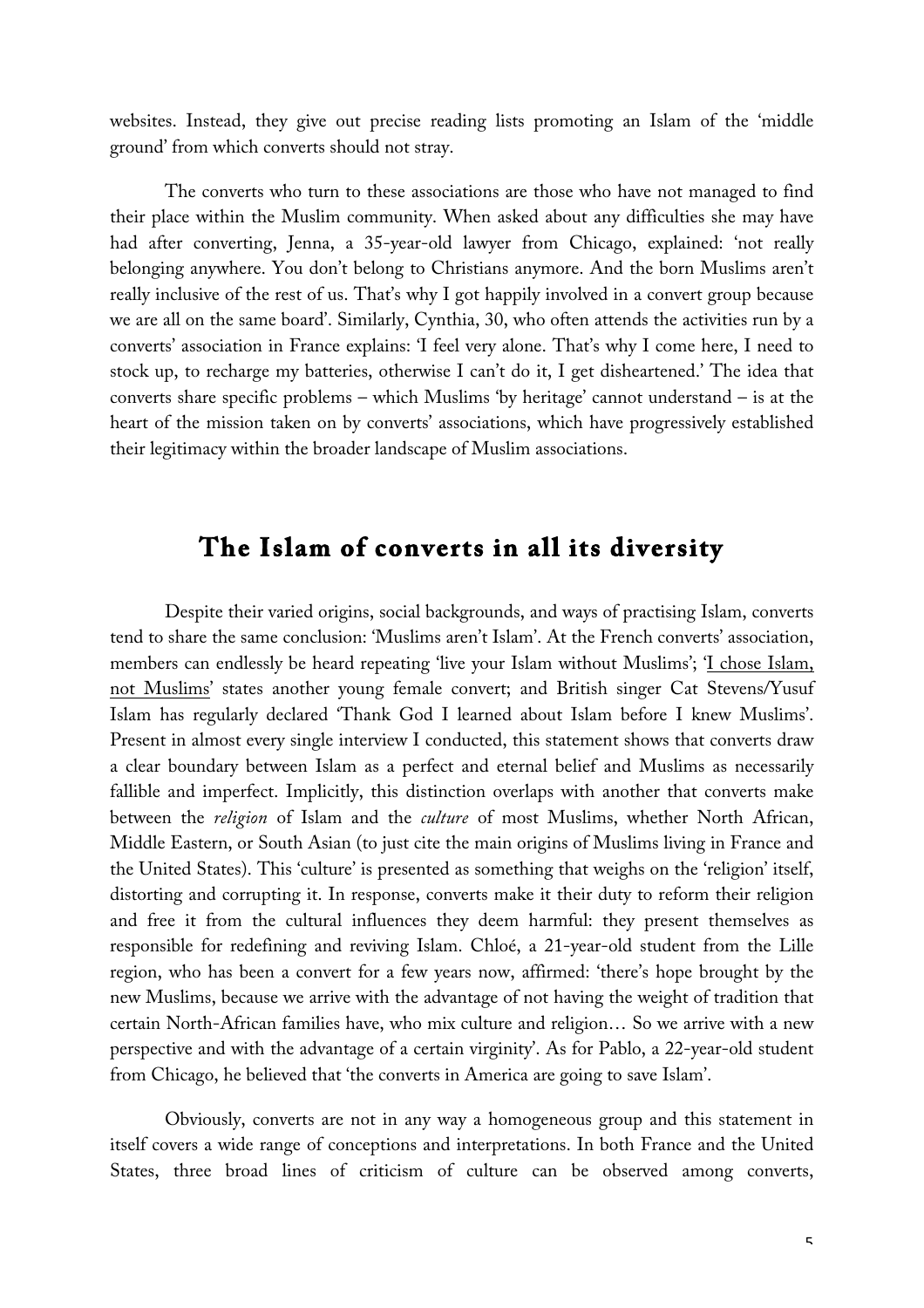corresponding to different paths of reform. The first group believes that culture *contaminates* Islam and promotes a *de-cultured* Islam, purified of any outside influence and refocused on its scriptural foundations; the second group considers that the culture of immigrant Muslims (North African, Middle Eastern, South Asian) is unduly *dominant* in Islam and strives, instead, to *acculturate* Islam to French or American culture; finally, the third group believes that the cultural traditions inherited from Muslims' countries of origin *hinder* Islam's message of social progress and engages in *reinterpreting* the texts.

These three critiques of culture (as contaminating, hegemonic, or regressive) and the three paths of reform to which they give rise (de-culturation, acculturation, reinterpretation) offer a general overview of the different ways converts engage with their religion. Let us now turn to each of these in detail.

### **Searching for a pure form of Islam**

Converts engaged in the path of de-culturation often judge quite harshly those they refer to as 'cultural', 'practically practising', or 'Ramadan' Muslims, in other words those born into families of Muslim tradition but who do not practise Islam assiduously. They accuse them of contaminating Islam with superstition, folklore, and traditions inherited from their country of origin, which they describe as innovations (*bid'a*). They advocate a return to a pure and fundamental Islam, as practised by the Prophet and his Companions in the early days of Islam, a mythical golden age which they believe they can revive by following religious texts to the letter. This kind of literal interpretation can be found in several branches of Islam, but has been popularised by Salafi movements in particular. Although this is not systematically the case, Salafism tends to mainly attract individuals characterised by social exclusion and family anomie as well as converts dissatisfied with their in-between position and who have often broken away from their original backgrounds. In the United States, most Salafis are African Americans from disadvantaged backgrounds, as the movement has become established as a source of respectability, discipline, and rectitude in poor neighbourhoods (Jackson, 2005, p. 46).

The simple and rational nature of the textual approach advocated by Salafism, combined with a puritanical and 'intransigent' (Adraoui, 2013) ethics, are particularly attractive to new converts in search of a clear and univocal interpretive framework. Romain (30, unemployed, Paris) expressed this clearly through a comparison between Salafism and the Protestant Reformation: 'Luther, at one point, said "listen, what you're telling us, we don't believe it anymore, give me a Bible, I'll read it and I'll see what's really written in there". And well, here it's the same thing actually. I mean they've gone back to the sources, they've stripped them of everything that's about tradition, culture, superstition, etc.'. The meritocratic and democratic nature of access to religious texts as encouraged by Salafism also resonates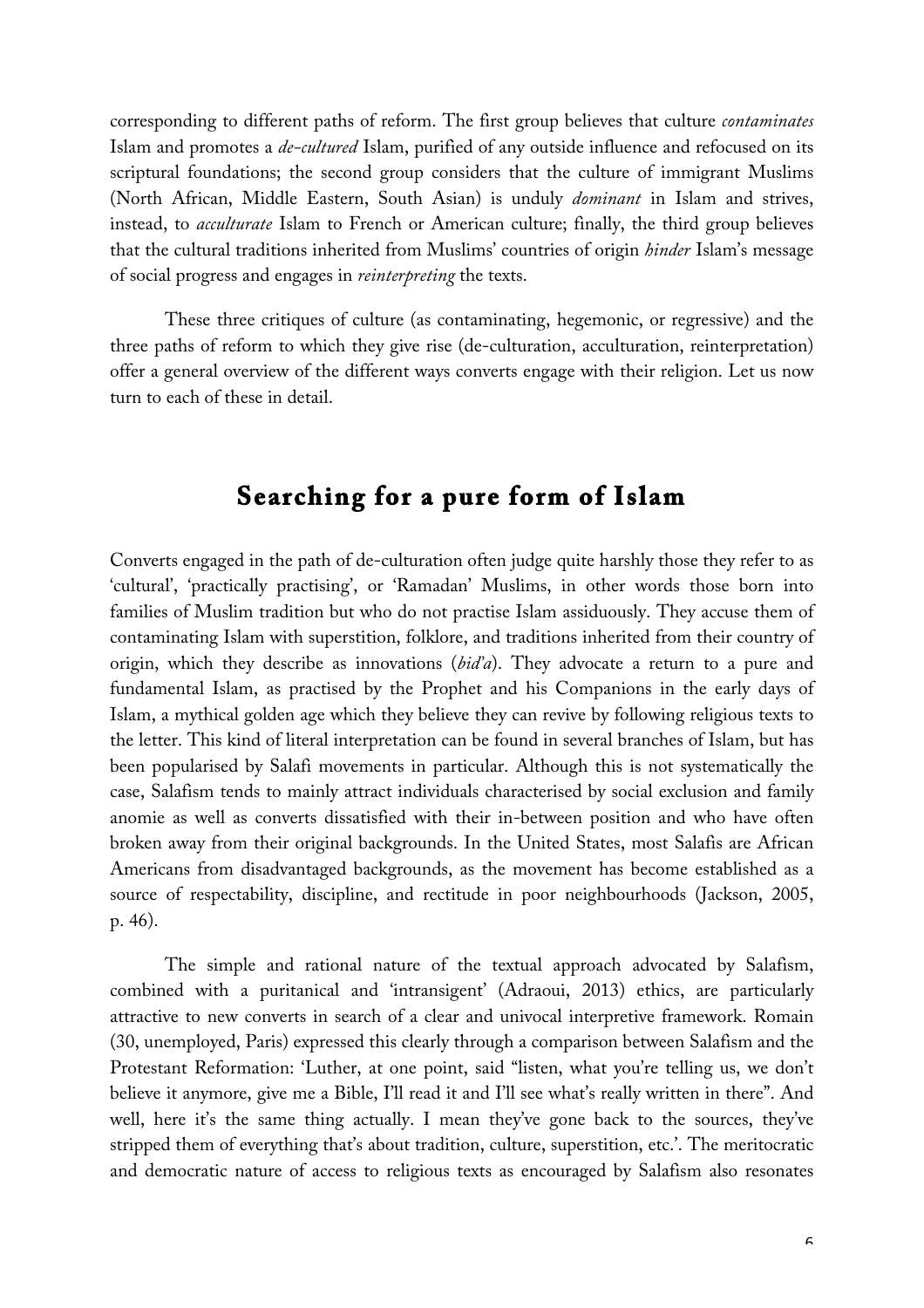with some converts' quest for religious legitimacy: within Salafism, religious capital is a function of knowledge and the practical application of texts rather than of Muslim cultural heritage. Quite the contrary, 'culture' – whether Western, North African, South Asian, or Middle Eastern – is conceived as corrupting true religion. As Thibault (35, educational assistant, Paris) explains: 'when you're in Salafi Islam, you're taught that, in a way, everything that's cultural isn't good'. More than any other branch of Islam, Salafism offers a prime place to converts who are perceived as more able to divest themselves of the weight of cultural influences.

#### **Acculturation**

Running counter to this interpretation, other converts consider culture as something that enriches and fuels religious practice. However, they refuse to embrace the cultures usually associated with Islam (Arab, South Asian) and prefer to remain faithful to their 'own cultural baggage'. These converts vilify what they refer to as 'couscous Islam', a condescending term aimed at contesting Arab cultural hegemony. This is how Blandine (25, music teacher, Paris) for example described the Sufi gatherings she stopped attending: 'There were lots of things that bothered me. First, I thought that, culturally, it was far too North African. Well… they were all wearing djellabas, including the European converts. And then, well, the cliché you know: at the end, we ate couscous sitting on the floor! That's just…!!! I have nothing against it, you know, but it's just… why is Islam's image always associated with that?' These converts are also critical of their fellow converts who fall into the 'cultural trap' and 'Arabise themselves' the more they enter Islam.

In response, they propose maintaining their cultural identity by combining it with Islamic precepts. It is therefore no longer a question of purifying Islam but rather of adapting it. This was the central aim of the programmatic text 'Islam and the Cultural Imperative', written by American convert Dr Umar Faruq-Abdallah (2004), according to whom Islam was conceived as able to espouse the contours of the cultures that embraced it, sublimating them without completely altering them: 'Islam has been likened to a crystal clear river. Its waters (Islam) are pure, sweet, and life-giving but—having no colour of their own—reflect the bedrock (indigenous culture) over which they flow.' There are frequent calls to invent an 'authentically French' or 'American' Islam, in which converts without any 'Muslim cultural baggage' could be 'culturally at ease'. The converts' associations I encountered were particularly committed to this endeavour. However, defining what an 'authentically French' or 'American Islam' might look like is a seemingly impossible task. The converts engaged in this undertaking invent new modes of cultural expression that are compatible with Islam on a daily basis, while remaining 'faithful to who they are'. They experiment in a broad range of areas, including language, clothing, food, and art.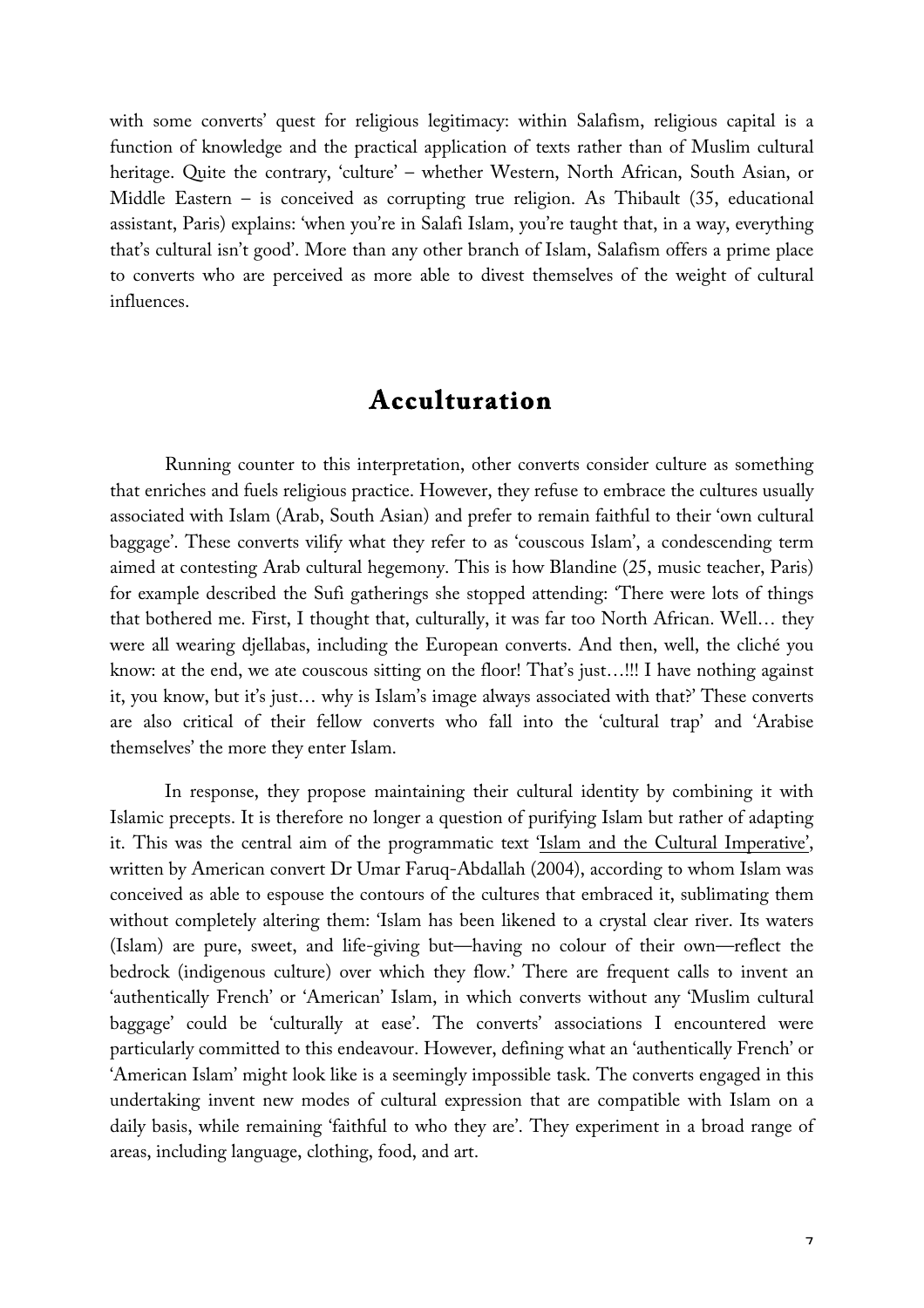Language use, for example, is the topic of serious conflict. The American converts' association has established a strict rule that all Islamic terms in Arabic (*duniya, iman, hijab, figr*, etc.) must systematically be translated into English during lectures or group discussions. Adopting an Islamic name following conversion is also a controversial practice: it used to be very common, but has become less systematic as converts increasingly refuse to give up their birth names for Arab names arguing that, given the universal nature of Islam, no name is more Islamic than another. These considerations also intervene in liturgical practices: several of the converts I encountered recited the five ritual prayers in the language they were closest to (English, French, Polish) rather than the Arabic advocated by Muslim orthodoxy. Food is also a key locus for hybrid practices: as Mélissa (27, association manager, Paris) summarises, being Muslim 'doesn't stop me from eating cheese, loving Beef Bourguignon, and being attached to French cinema'. Converts also draw on history to show that Islam is an integral part of the cultural foundations of their country and cannot be perceived as foreign. These are just a few examples among hundreds of others. Overall, the path of acculturation is generally promoted by converts who are well-integrated in society, who feel at ease in their in-between position, and are proud of their position as cultural intermediaries.

Acculturation is, however, more or less facilitated by national contexts and seems particularly well developed in the United States. There are several reasons for this. First, religion is a key feature of civil life in the United States and one of the main ways in which immigrants become part of the American mainstream. Conversely, religion is not a factor in affiliation to the French nation; instead, religious sentiment is considered incongruous and unintelligible. Furthermore, the French state frequently interferes with attempts at acculturation through its top-down approach to creating a French Islam with which many Muslims do not identify and which they see as ordering assimilation. Moreover, this topdown imposition fails to recognise the processes of acculturation that, in fact, already exist in daily life. Additionally, in the United States, Muslims are the most ethnically diverse religious group. According to a study on American mosques, 33% of the congregation are of South Asian origin, 27% of Arab origin, and 24% are African-American (Bagby, 2012, p. 13), which encourages multiple expressions of Islam. This multiplicity is necessarily much less prevalent in the French context for purely demographic reasons – more than 70% of French Muslims are of North African descent (Laurence and Vaïsse, 2007, p. 39).

Furthermore, Islam is much more a religion of conversion in the United States than in France. Only 1 to 3% of the 4.7 million French Muslims are reportedly converts, whereas the latter make up 21% of the 3.45 million American Muslims which translates to approximately 700 000 people (Pew Research Center, 2017). Among these converts, 64% are African American, 22% are white, and 12% are Hispanic (Bagby, *ibid.*). African Americans, who have taken up Islam in various movements (Moorish Science Temple, Nation of Islam, Ahmadiyya) since the 1910s, have been pioneers in acculturation, making Islam into a driving force in the fight against racism and contributing to its indigenisation through various forms of art (jazz, hip-hop), clothing, and cooking (for example, the Nation of Islam's trademark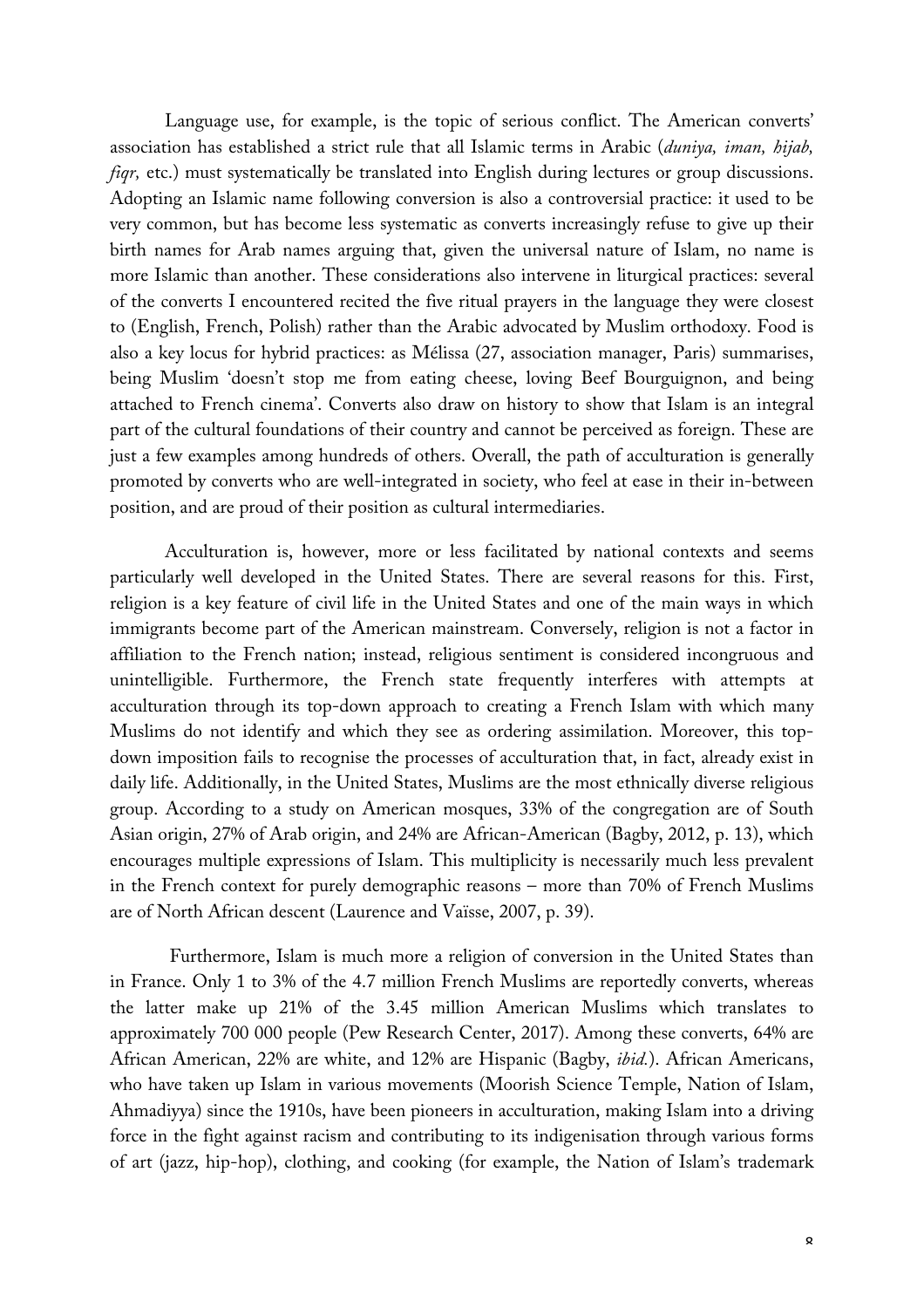bean pie). Converts of Hispanic origin have recently taken up the torch, creating associations such as the Latin American Da'wah Organization which is run by convert Juan Galvan and whose slogan '¡ Puro Latino! ¡ Puro Islam!' summarises its aim. In January 2016, the first entirely Spanish-language mosque opened its doors in Houston, Texas. The Spanish language and Latin American cuisine (in its halal versions) are at the fore, testifying to the lively cultural reinvention of Islam on the American continent, which is as yet unparalleled in France.

#### **Reinterpreting Islam**

The final path of reform consists in striving to reinterpret Islam's scriptural sources with a view to social progress. The aim, in particular, is to rid Islam of any erroneous interpretations resulting from the social position of its main scholars within often unequal and patriarchal cultures. From this perspective, most of the evils with which Islam is taxed (misogyny, homophobia, polygamy, racism, etc.) are ascribed to the harmful influence of the cultural contexts in which the texts have been interpreted. The aim is therefore to return to the spirit rather than the letter of the Islamic message, freed from the weight of traditions deemed reactionary. As a result, the boundaries between orthodoxy and heterodoxy are radically reconfigured.

This aim of historicizing, revisiting, and reinterpreting the Qur'anic canon can also be seen, for example, in the Islamic feminist movement or in Islamic LGBTQ movements, to which several converts belong. This is the case, for example, of African-American convert Amina Wadud, who led one of the first mixed prayers in New York in 2005, whereas current Muslim orthodoxy precludes women from holding that role. Converts Daayiee Abdullah, Pamela Taylor, and Kelly Wentworth are also active members of the association Muslims for Progressive Values that promotes gender equality and LGBTQ inclusion. In France, the association Muslim Homosexuals of France, founded by Ludovic-Mohamed Zahed, also draws many converts including several of my respondents. For partisans of reinterpretation, who tend to be highly educated and strongly politicised, it is not just a question of adapting Islam to the surrounding culture but also of using the subversive potential present in the spirit of Islamic texts to profoundly change dominant culture with a view to greater equality and justice.

### **What's a convert?**

In the shadows of the spectacular and violent trajectories of a small minority, ordinary converts reinvent the practice of Islam in the day-to-day, according to different orientations.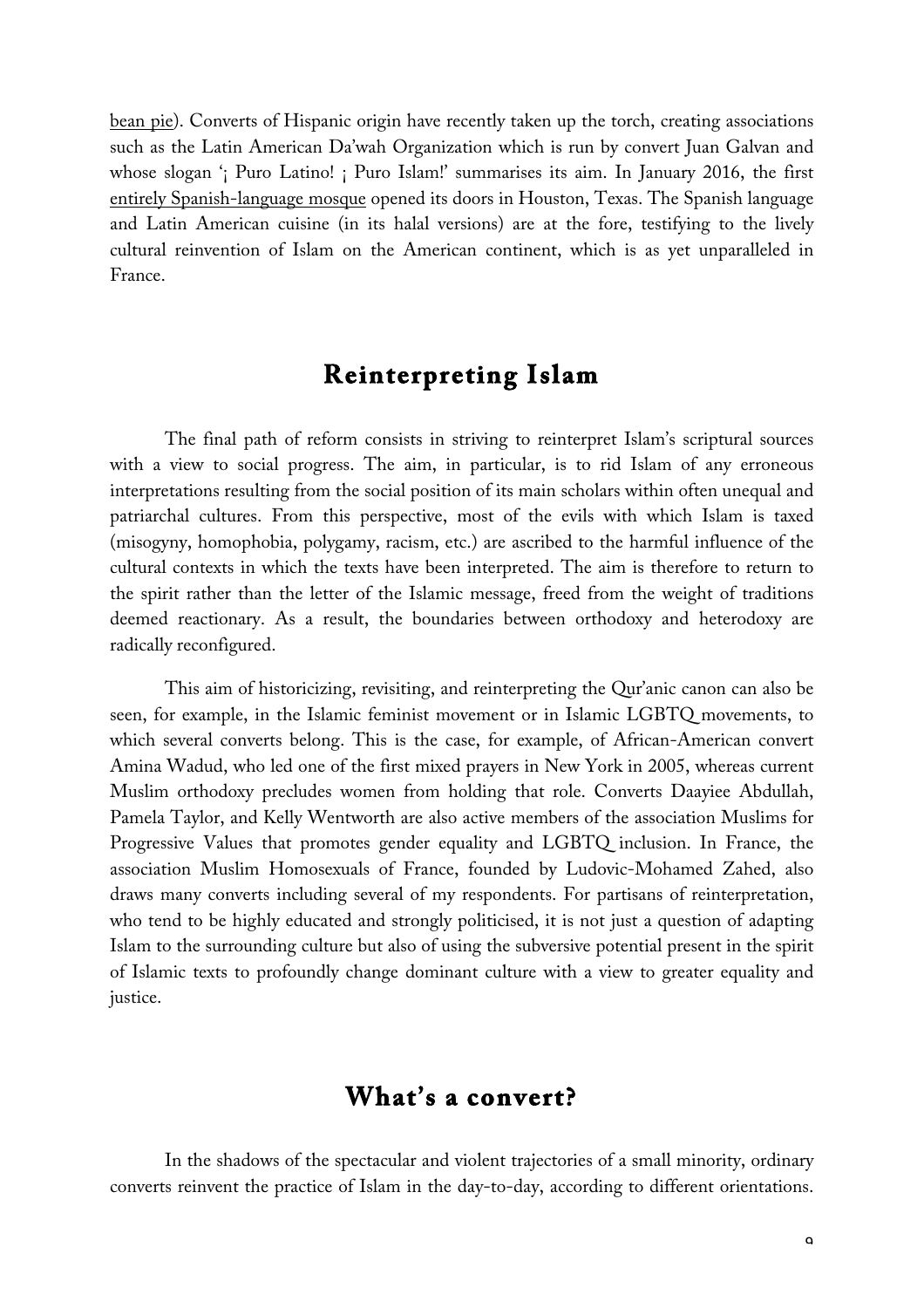Affirming the universal nature of Islam, their attempts at reform go hand-in-hand with distrust of, sometimes even contempt for, the traditions of Muslims from North Africa, the Middle East, or the Indian subcontinent, which they view as misguided, folkloric, or obscurantist. For converts, constructing their own Islam therefore sometimes entails reifying the practices and beliefs of immigrant Muslims.

Converts are not alone in their attempts to revitalise Islam, however. Second or even third generation immigrant Muslims, born in France or the United States to Muslim parents or grandparents but who practise a very different form of Islam, face family conflicts that are sometimes as violent as those experienced by converts. These Muslims, who could be described as 'born again', make the same cultural critiques as converts and contribute to the same movements of reform. Some even interpret their heightened religious practice as a form of conversion, thereby stretching the definition of 'convert' beyond its usual meaning.

#### **Further Reading**

- Mohamed-Ali Adraoui, *Du Golfe aux banlieues : le salafisme mondialisé* (Paris: PUF Proche-Orient, 2013).
- Ihsan Bagby, 'The American Mosque 2011' (Washington, DC: Islamic Society of North America, 2012).
- Bartolomé Bennassar and Lucile Bennassar, *Les Chrétiens d'Allah : l'histoire extraordinaire des renégats, XVIe -XVIIe siècles* (Paris: Perrin, 1989).
- Sherman Jackson, *Islam and the Blackamerican: Looking Toward the Third Resurrection* (Oxford: Oxford University Press, 2005).
- Jonathan Laurence and Justin Vaïsse, *Intégrer l'islam. La France et ses musulmans : enjeux et réussites* (Paris: Odile Jacob, 2007).
- Raphaël Liogier, *Le mythe de l'islamisation : essai sur une obsession collective* (Paris: Seuil, 2012).
- Pew Research Center, 'Findings From 2017 Survey of U.S. Muslims' (Washington DC: 2017).
- Amélie Puzenat, *Conversions à l'islam : unions et séparations* (Rennes: Presses universitaires de Rennes, 2015).
- Olivier Roy, *La sainte ignorance : le temps de la religion sans culture* (Paris: Seuil, 2008).

First published in *laviedesidees.fr.* Translated from the French by Lucy Garnier with the support of the Institut Français.